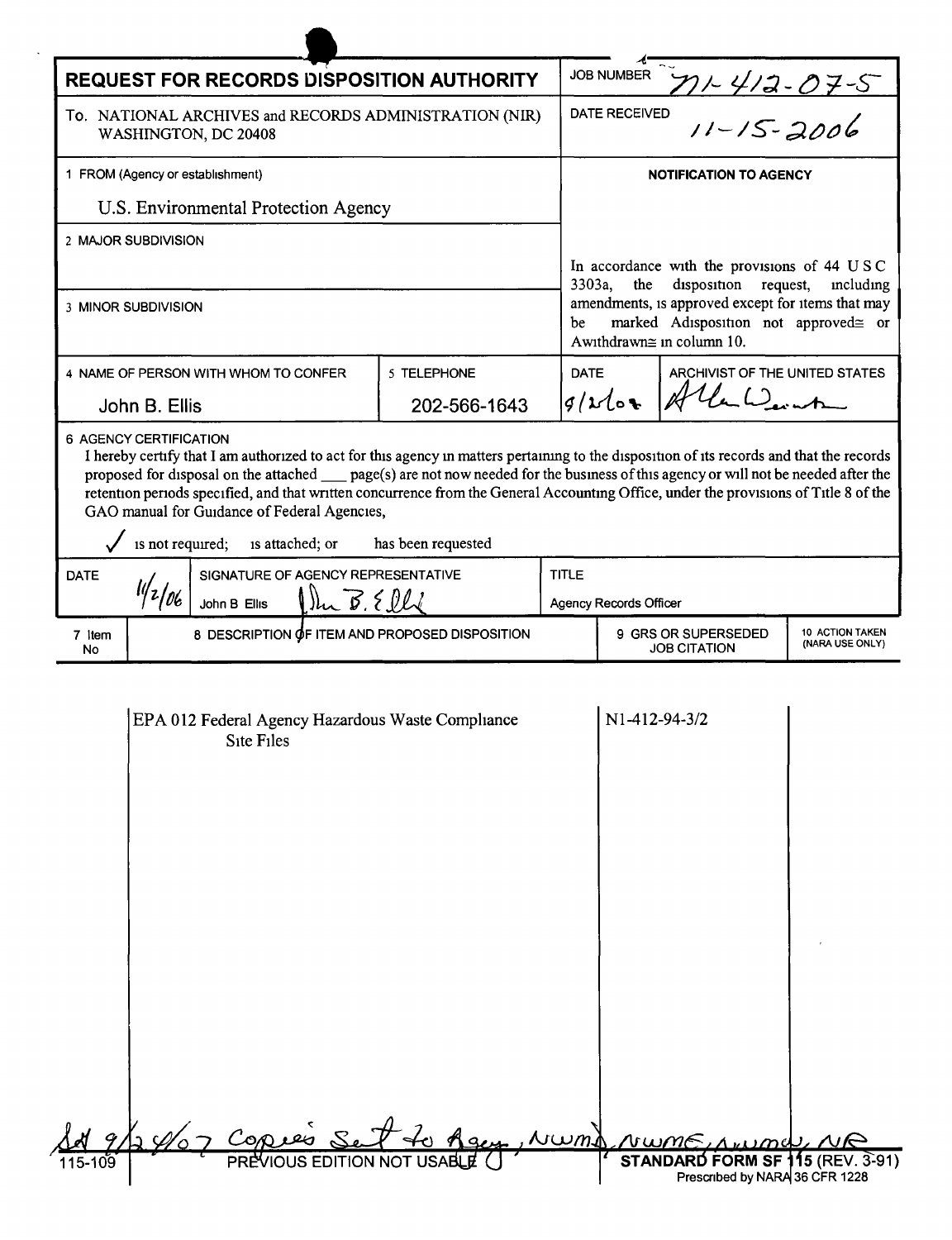# **EPA Records Schedule 012**

**Status:** Final, *02/29/2008*

**Title:** Federal Agency Hazardous Waste Compliance Site Files (Federal Facilities Files)

**Program:** Superfund

**Applicability:** Agency-wide

**Function:** 108-025-05 - Manage Risks from Wastes

# **NARA Disposal Authority:**

This schedule authorizes the disposition of the record copy in any media (media neutral), excluding any records already in electronic form. Records designated for permanent retention must be transferred to the National Archives in accordance with NARA standards at the time of transfer.

•  $N1-412-07-5$ 

# **Description:**

Includes site-specific records relating to hazardous waste sites at federal facilities that have been submitted under RCRA or CERCLA for prelimmary assessments. Specific types of records include correspondence, memoranda, meeting notes, work plans, financial and technical progress reports, statements of work and other site-specific contract documentation, hazardous ranking system (HRS) packages, national priorities list (NPL) determination, preliminary assessments (PA), site assessments (SA), sampling and analysis data, pollution reports (POLREPs), endangerment assessments, risk assessments, health and safety plans, remedial investigations (RI) reports, feasibility study (FS) reports, proposed plans for selected remedial action, and applicable or relevant and appropriate requirements (ARARs), concurrence memoranda, concurrence reports, remedial design and remedial action *(RD/RA)* reports, community relations plans (CRPs), pubhc meeting notes, RCRA closure and post closure reports, RCRA compliance reports, delistmg correspondence, and other related records needed to document the RCRA, CERCLA, or preliminary assessment activities conducted at federal facility hazardous waste sites.

# **Disposition Instructions:**

**Item a(I):** Record copy - Nonelectronic

- **• Permanent**
- Close inactive records at issuance of ROD for the site or operable unit and appropriate milestones thereafter.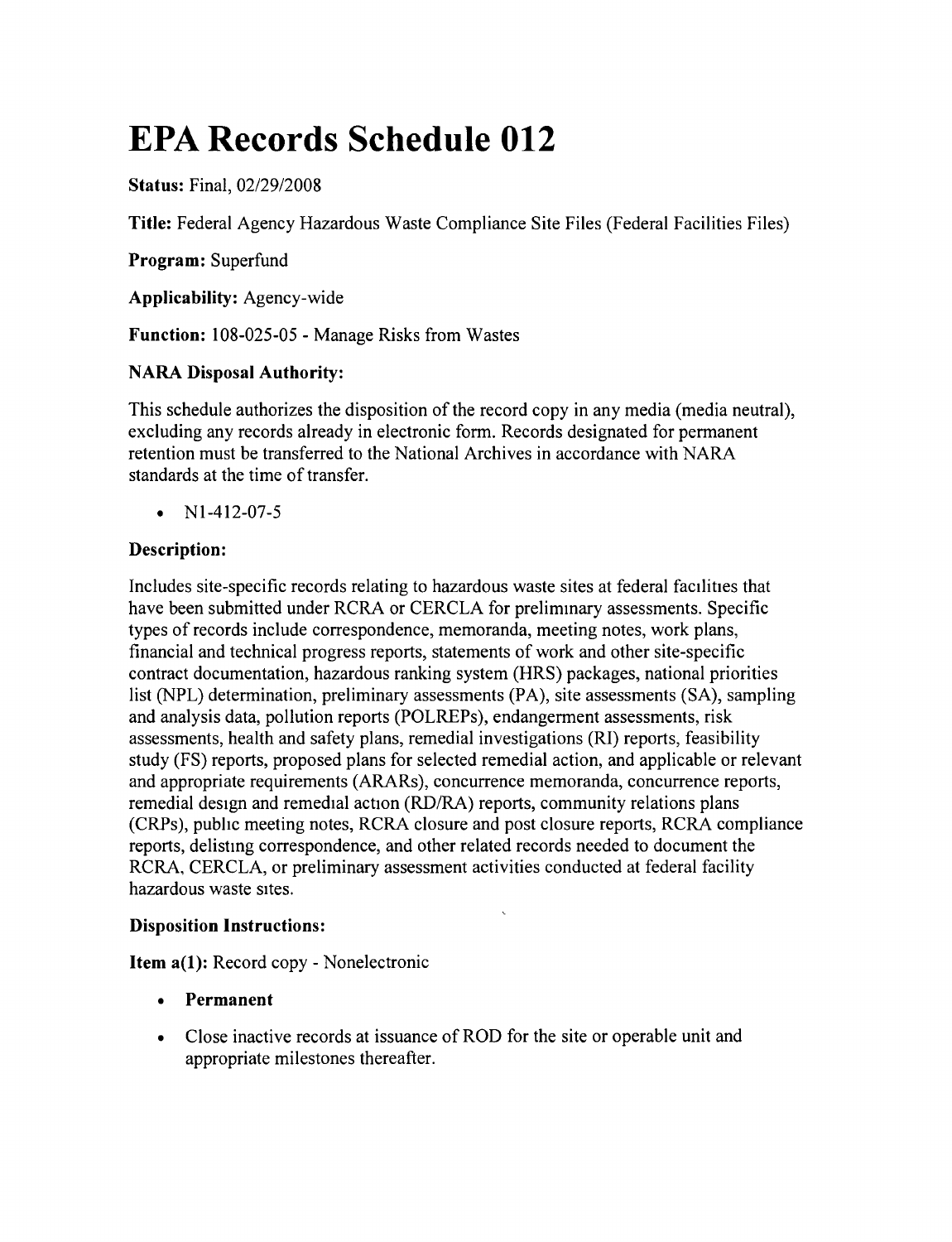• Transfer to the National Archives 20 years after file closure. If record is microform, destroy paper after quality assurance is completed.

Item a(2): Record copy - Electronic

- **Permanent**
- Close inactive records at issuance of ROD for the site or operable unit and appropriate milestones thereafter.
- Transfer to the National Archives 5 years after file closure, with any related documentation and external finding aids, as specified in 36 CFR 1228.270 or standards applicable at the time.

Item a(3): Electronic copy of records transferred to the National Archives

- • Disposable
- Close file upon transfer to the National Archives.
- Delete after electronic record copy is successfully transferred to the National Archives.

#### Guidance:

The regional unit responsible for managing the federal facihties process is responsible for managing and implementing the disposition of these records and determining the appropriate milestones in accordance with this schedule.

The Federal Facilities Information System (FFIS) is scheduled as EPA 058. Other regional records related to monitonng of federal facilities are covered in EPA 137.

Specific legal citations include:

- Comprehensive Environmental Response, Compensation and Liability Act of 1980, as amended, Section 120
- Resource Conservation and Recovery Act, as amended, Section 3016
- 40 CFR Part 300

#### Reasons for Disposition:

The disposition instructions have been rewritten as media neutral to allow for maintaining the record copy in EPA's electronic recordkeeping system. The retention has not changed.

The following changes were made in the *02/29/2008* version:

- Divided item a into three subitems,  $a(1)-(3)$ .
- Revised the titles of disposition items  $a(1)-(3)$ .